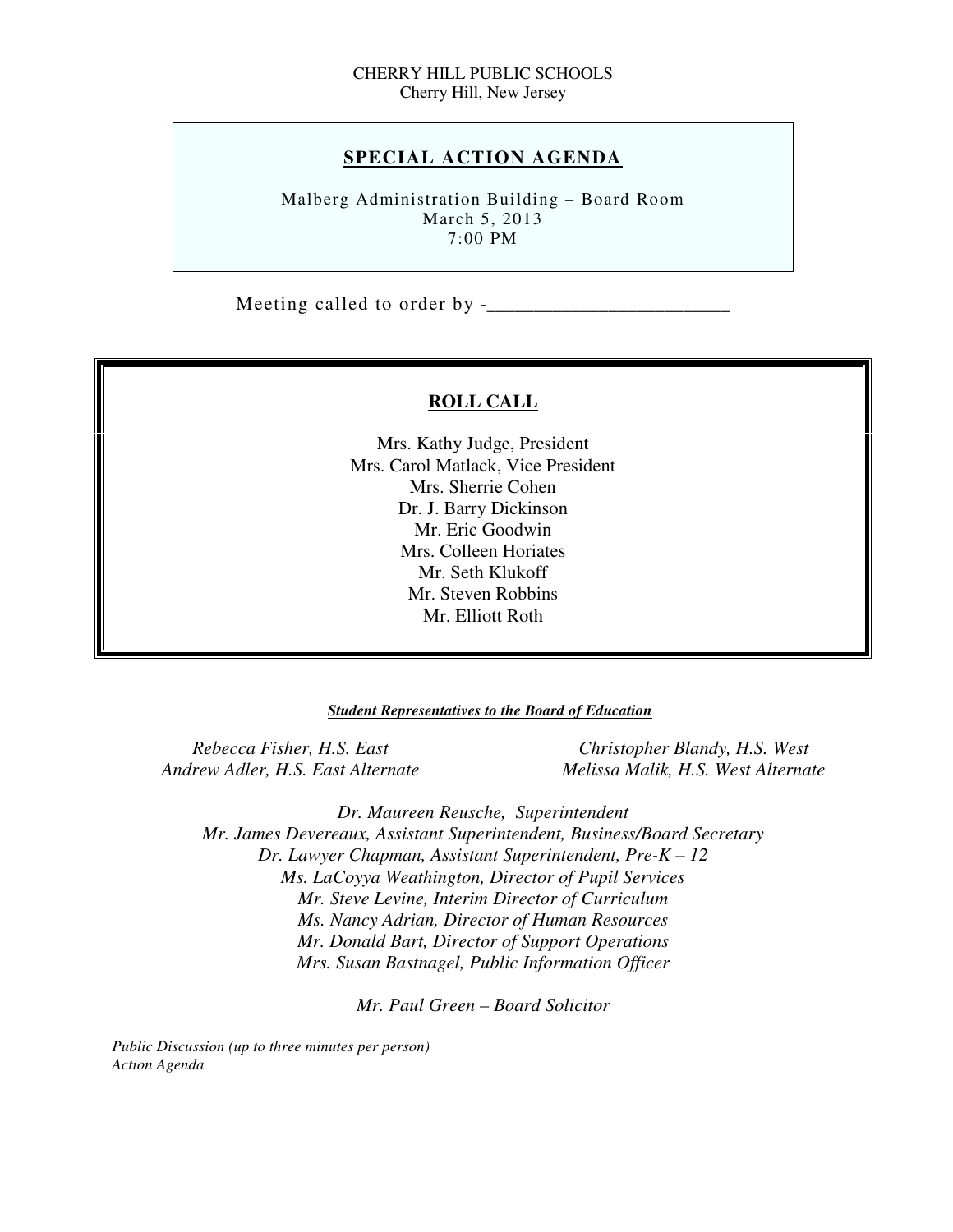# **SPECIAL ACTION AGENDA March 5, 2013**

# **Board of Education Committees:**

### **Curriculum & Instruction Committee Members (yellow)**

Chairperson: Sherrie Cohen

Administrative Liaison: Lawyer Chapman

Committee Members: Eric Goodwin, Carol Matlack, Steve Robbins

### **Business & Facilities Committee Members (blue)**

Chairperson: Elliott Roth

Administrative Liaison: James Devereaux

Committee Members: Seth Klukoff, Kathy Judge, J. Barry Dickinson

### **Negotiations, Human Resources & Litigation Committee Members (pink)**

Chairperson: Colleen Horiates

Administrative Liaison: Nancy Adrian

Committee Members: Sherrie Cohen, Kathy Judge, Carol Matlack

### **Policy & Legislation Committee Members (green)**

 Chairperson: Steve Robbins – Policy Chairperson: Eric Goodwin - Legislative

Administrative Liaison: Maureen Reusche

Committee Members: Sherrie Cohen, Colleen Horiates

### **Strategic Planning (buff)**

Chairperson: Seth Klukoff

Administrative Liaison: James Devereaux

Kathy Judge, Carol Matlack, Elliott Roth